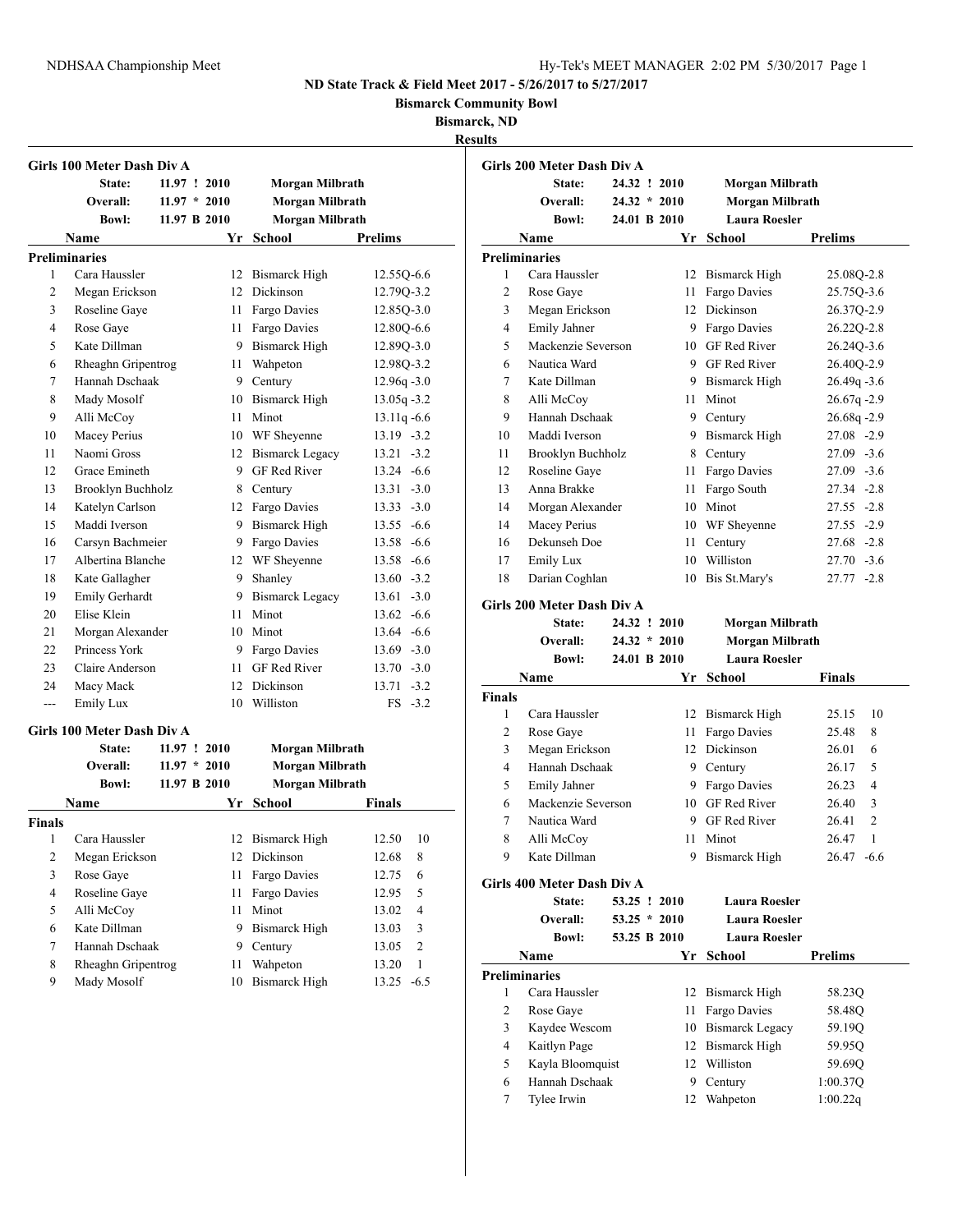**Bismarck Community Bowl**

**Bismarck, ND**

**Results**

|               | Preliminaries  (Girls 400 Meter Dash Div A) |                                    |      |                                              |                |    |
|---------------|---------------------------------------------|------------------------------------|------|----------------------------------------------|----------------|----|
|               | Name                                        |                                    |      | Yr School                                    | <b>Prelims</b> |    |
| 8             | Kaia Hudson                                 |                                    | 11   | Fargo North                                  | 1:00.82q       |    |
| 9             | Ryleigh Wacha                               |                                    | 8    | Fargo Davies                                 | 1:00.85q       |    |
| 10            | Lucy Glessner                               |                                    | 11 - | WF Sheyenne                                  | 1:01.48        |    |
| 11            | Emily Keller                                |                                    | 11   | Dickinson                                    | 1:01.67        |    |
| 12            | Melodie Letvin                              |                                    |      | 9 WF Sheyenne                                | 1:01.78        |    |
| 13            | Jessica Mertens                             |                                    | 9    | Devils Lake                                  | 1:01.80        |    |
| 14            | <b>Emily Lux</b>                            |                                    |      | 10 Williston                                 | 1:02.84        |    |
| 15            | Chloe Markovic                              |                                    | 9    | Century                                      | 1:03.00        |    |
| 16            | Jennie Sem                                  |                                    | 9    | Fargo North                                  | 1:03.85        |    |
|               | Girls 400 Meter Dash Div A                  |                                    |      |                                              |                |    |
|               | State:                                      | 53.25 ! 2010                       |      | <b>Laura Roesler</b>                         |                |    |
|               | Overall:                                    | $53.25 * 2010$                     |      | <b>Laura Roesler</b>                         |                |    |
|               | <b>Bowl:</b>                                | 53.25 B 2010                       |      | <b>Laura Roesler</b>                         |                |    |
|               | Name                                        |                                    | Yr   | School                                       | <b>Finals</b>  |    |
| <b>Finals</b> |                                             |                                    |      |                                              |                |    |
| 1             | Cara Haussler                               |                                    | 12   | Bismarck High                                | 58.22          | 10 |
| 2             | Rose Gaye                                   |                                    | 11   | Fargo Davies                                 | 58.51          | 8  |
| 3             | Kaydee Wescom                               |                                    | 10   | <b>Bismarck Legacy</b>                       | 59.35          | 6  |
| 4             | Tylee Irwin                                 |                                    | 12   | Wahpeton                                     | 1:00.07        | 5  |
| 5             | Kayla Bloomquist                            |                                    | 12   | Williston                                    | 1:00.08        | 4  |
| 6             | Hannah Dschaak                              |                                    | 9    | Century                                      | 1:00.28        | 3  |
| 7             | Kaitlyn Page                                |                                    | 12   | <b>Bismarck High</b>                         | 1:00.80        | 2  |
| 8             | Ryleigh Wacha                               |                                    | 8    | Fargo Davies                                 | 1:00.84        | 1  |
| 9             | Kaia Hudson                                 |                                    | 11   | Fargo North                                  | 1:02.02        |    |
|               |                                             |                                    |      |                                              |                |    |
|               | Girls 800 Meter Run Div A                   |                                    |      |                                              |                |    |
|               | State:<br>Overall:                          | 2:10.78 ! 2008<br>$2:10.78 * 2008$ |      | <b>Laura Roesler</b><br><b>Laura Roesler</b> |                |    |
|               | <b>Bowl:</b>                                | 2:10.78 B 2008                     |      | <b>Laura Roesler</b>                         |                |    |
|               | <b>Name</b>                                 |                                    | Yr   | School                                       | <b>Finals</b>  |    |
| <b>Finals</b> |                                             |                                    |      |                                              |                |    |
| 1             | Karly Ackley                                |                                    |      | 12 GF Central                                | 2:15.43        | 10 |
| 2             | Lindsey Werner                              |                                    |      | 10 Bismarck Legacy                           | 2:15.77        | 8  |
| 3             | Alexis Roehl                                |                                    | 10   | GF Central                                   | 2:19.35        | 6  |
| 4             | Ryleigh Wacha                               |                                    | 8    | Fargo Davies                                 | 2:20.08        | 5  |
| 5             | Jennifer Dufner                             |                                    | 12   | West Fargo                                   | 2:20.12        | 4  |
| 6             | Mattie Shirley-Fairbairn                    |                                    |      | 10 Bismarck High                             | 2:20.19        | 3  |
| 7             | McKenna Lovehaug                            |                                    | 8    | Fargo Davies                                 | 2:20.49        | 2  |
| 8             | Kayla Bloomquist                            |                                    | 12   | Williston                                    | 2:22.10        | 1  |
| 9             | Peyton Jensen                               |                                    | 9    | <b>Bismarck Legacy</b>                       | 2:22.13        |    |
| 10            | Erin Palmer                                 |                                    | 7    | Century                                      | 2:22.24        |    |
| 11            | Allie Wahlund                               |                                    | 9    | Minot                                        | 2:22.96        |    |
| 12            | Kelby Anderson                              |                                    | 12   | Century                                      | 2:23.58        |    |
| 13            | Kaia Hudson                                 |                                    | 11   | Fargo North                                  | 2:23.85        |    |
| 14            | Mikayla Weiss                               |                                    | 9.   | GF Central                                   | 2:24.88        |    |
| 15            | Michaela Dora                               |                                    | 10   | <b>Bismarck High</b>                         | 2:25.87        |    |
| 16            | Kelby Rinas                                 |                                    | 9    | Mandan                                       | 2:26.07        |    |
| 17            | Megan Lundstrom                             |                                    | 10   | Fargo Davies                                 | 2:26.13        |    |
| 18            | Allie Nelson                                |                                    | 9    | Minot                                        | 2:26.35        |    |
| 19            | Meghan Ford                                 |                                    | 8    | Jamestown                                    | 2:26.90        |    |
| 20            | Rachel Torrey                               |                                    | 11   | GF Central                                   | 2:30.15        |    |
| 21            | Callie Clausnitzer                          |                                    | 9    | <b>Bismarck High</b>                         | 2:32.57        |    |

|                          | Girls 1600 Meter Run Div A |                 |     |                     |               |                |
|--------------------------|----------------------------|-----------------|-----|---------------------|---------------|----------------|
|                          | State:                     | 4:44.44 ! 1993  |     | <b>Becki Wells</b>  |               |                |
|                          | Overall:                   | 4:44.44 * 1993  |     | <b>Becki Wells</b>  |               |                |
|                          | <b>Bowl:</b>               | 4:53.76 B 2016  |     | <b>Karly Ackley</b> |               |                |
|                          | Name                       |                 | Yr  | <b>School</b>       | <b>Finals</b> |                |
| <b>Finals</b>            |                            |                 |     |                     |               |                |
| 1                        | Karly Ackley               |                 | 12  | <b>GF</b> Central   | 4:57.63       | 10             |
| 2                        | Kelby Anderson             |                 | 12  | Century             | 5:01.92       | 8              |
| 3                        | Alexis Roehl               |                 | 10  | <b>GF</b> Central   | 5:03.56       | 6              |
| $\overline{\mathcal{L}}$ | Mattie Shirley-Fairbairn   |                 |     | 10 Bismarck High    | 5:06.14       | 5              |
| 5                        | Lindsey Werner             |                 |     | 10 Bismarck Legacy  | 5:06.46       | 4              |
| 6                        | Jennifer Dufner            |                 |     | 12 West Fargo       | 5:07.77       | 3              |
| 7                        | Megan Lundstrom            |                 |     | 10 Fargo Davies     | 5:09.82       | $\overline{2}$ |
| 8                        | Kelby Rinas                |                 |     | 9 Mandan            | 5:10.01       | $\mathbf{1}$   |
| 9                        | Emily Goldade              |                 | 8   | Century             | 5:14.47       |                |
| 10                       | Meghan Ford                |                 | 8   | Jamestown           | 5:17.09       |                |
| 11                       | Jadyn Guidinger            |                 |     | 8 Bismarck Legacy   | 5:18.87       |                |
| 12                       | Mikayla Weiss              |                 |     | 9 GF Central        | 5:19.58       |                |
| 13                       | Rachel Torrey              |                 | 11  | <b>GF</b> Central   | 5:21.48       |                |
| 14                       | McKenna Lovehaug           |                 |     | 8 Fargo Davies      | 5:23.29       |                |
| 15                       | Elizabeth Yoder            |                 |     | 12 Dickinson        | 5:23.47       |                |
| 16                       | Callie Clausnitzer         |                 |     | 9 Bismarck High     | 5:28.98       |                |
| 17                       | Erin Palmer                |                 | 7   | Century             | 5:31.36       |                |
| 18                       | Abigail Hoffarth           |                 | 9.  | Minot               | 5:32.69       |                |
| 19                       | Anna Bernhardt             |                 | 7   | Shanley             | 5:34.72       |                |
| 20                       | Payton Lane                |                 | 9   | Fargo Davies        | 5:36.15       |                |
| 21                       | Caleigh Anderson           |                 | 11. | WF Sheyenne         | 5:37.22       |                |
| 22                       | <b>Taylor Dietz</b>        |                 |     | 8 Fargo Davies      | 5:37.82       |                |
| 23                       | <b>Bridget Henne</b>       |                 | 10  | Fargo Davies        | 5:38.36       |                |
| 24                       | Eleni Lovgren              |                 | 7   | Williston           | 5:51.63       |                |
|                          | Girls 3200 Meter Run Div A |                 |     |                     |               |                |
|                          | State:                     | 10:32.86 ! 2016 |     | <b>Karly Ackley</b> |               |                |

|  | State: 10:32.86 ! 2016   | <b>Karly Ackley</b> |
|--|--------------------------|---------------------|
|  | Overall: 10:32.86 * 2016 | Karly Ackley        |

|               | 10:32.86 B 2016<br><b>Bowl:</b> |    | <b>Karly Ackley</b> |               |                |
|---------------|---------------------------------|----|---------------------|---------------|----------------|
|               | Name                            | Yr | School              | <b>Finals</b> |                |
| <b>Finals</b> |                                 |    |                     |               |                |
| 1             | Karly Ackley                    | 12 | <b>GF</b> Central   | 10:46.22      | 10             |
| 2             | Kelby Anderson                  | 12 | Century             | 10:54.52      | 8              |
| 3             | Mattie Shirley-Fairbairn        | 10 | Bismarck High       | 11:00.45      | 6              |
| 4             | Jennifer Dufner                 | 12 | West Fargo          | 11:05.56      | 5              |
| 5             | Alexis Roehl                    | 10 | <b>GF</b> Central   | 11:07.09      | 4              |
| 6             | Kelby Rinas                     | 9  | Mandan              | 11:08.61      | 3              |
| 7             | Rachel Torrey                   | 11 | <b>GF</b> Central   | 11:11.79      | $\overline{2}$ |
| 8             | Emily Goldade                   | 8  | Century             | 11:15.60      | 1              |
| 9             | Megan Lundstrom                 | 10 | Fargo Davies        | 11:26.36      |                |
| 10            | Elizabeth Yoder                 | 12 | Dickinson           | 11:30.88      |                |
| 11            | Meghan Ford                     | 8  | Jamestown           | 11:33.07      |                |
| 12            | Mikayla Weiss                   | 9  | <b>GF</b> Central   | 11:38.26      |                |
| 13            | Jadyn Guidinger                 | 8  | Bismarck Legacy     | 11:39.77      |                |
| 14            | Anna Bernhardt                  | 7  | Shanley             | 11:52.50      |                |
| 15            | Abigail Hoffarth                | 9  | Minot               | 11:56.96      |                |
| 16            | <b>Bridget Henne</b>            | 10 | Fargo Davies        | 11:57.49      |                |
| 17            | Callie Clausnitzer              | 9  | Bismarck High       | 11:58.97      |                |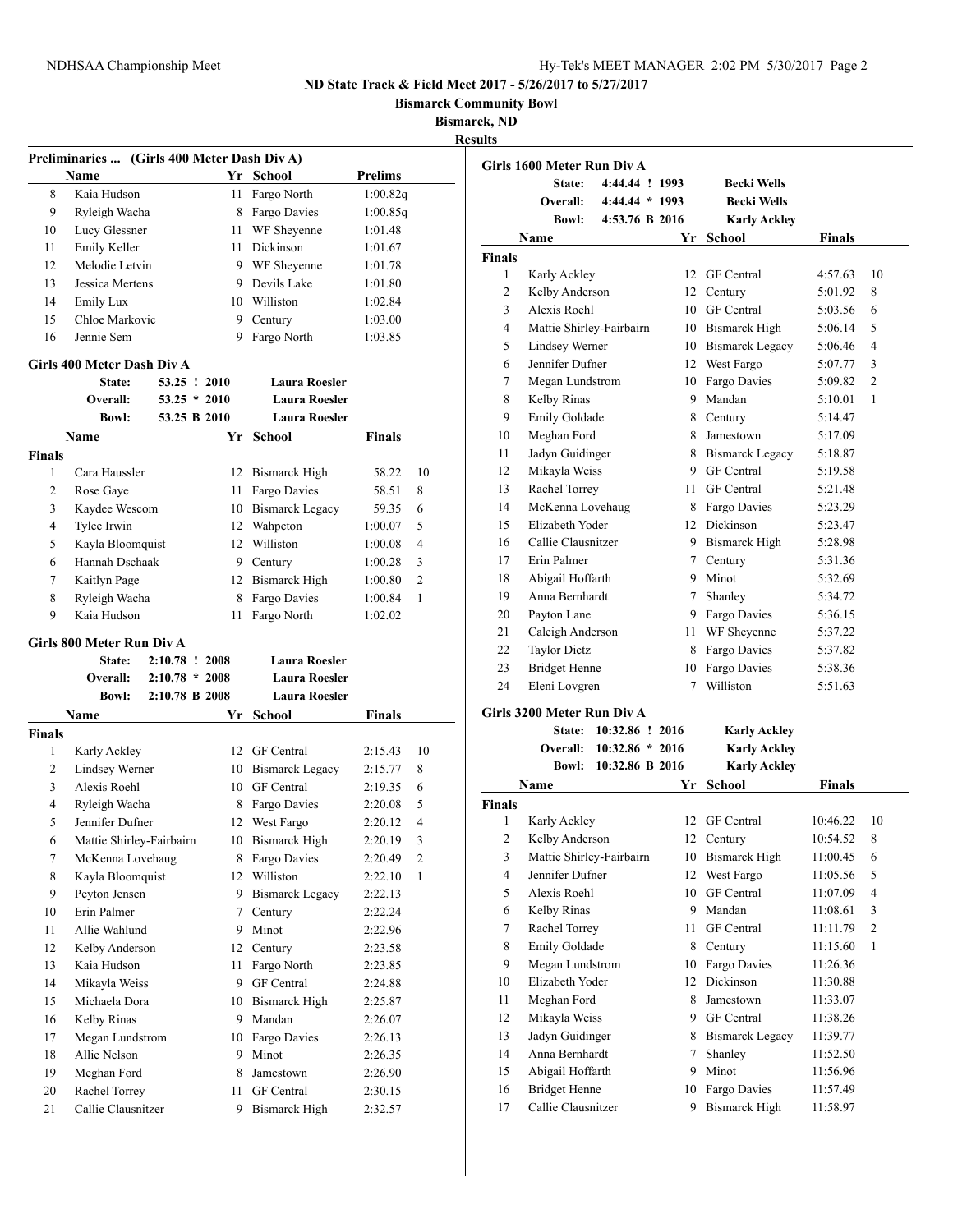**Bismarck Community Bowl**

**Bismarck, ND**

**Results**

|                    | Finals  (Girls 3200 Meter Run Div A)           |                | Yr School                | <b>Finals</b>  |
|--------------------|------------------------------------------------|----------------|--------------------------|----------------|
| 18                 | Name                                           | 9.             |                          |                |
|                    | Payton Lane<br>Nikki Schreiner                 |                | Fargo Davies             | 12:11.37       |
| 19<br>20           |                                                | 12             | West Fargo               | 12:28.13       |
|                    | Abby Smith                                     |                | 7 West Fargo             | 12:28.67       |
| 21                 | Caleigh Anderson                               | 11             | WF Sheyenne              | 12:29.21       |
| 22                 | Morgan Wald                                    | 9              | <b>Bismarck High</b>     | 12:35.03       |
|                    | <b>Girls 100 Meter Hurdles Div A</b><br>State: | 14.56 ! 2005   |                          |                |
|                    | Overall:                                       | $14.33 * 2005$ | <b>McKenzie Mehlisch</b> |                |
|                    |                                                |                | <b>Whitney Carlson</b>   |                |
|                    | <b>Bowl:</b>                                   | 14.48 B 2004   | <b>Adriana Friezen</b>   |                |
|                    | Name                                           |                | Yr School                | <b>Prelims</b> |
|                    | <b>Preliminaries</b>                           |                |                          |                |
| 1                  | Kaia Beil                                      | 11             | Fargo Davies             | 15.61Q-4.9     |
| $\overline{c}$     | Mackenzie Severson                             | 10             | <b>GF</b> Red River      | 15.79Q-3.3     |
| 3                  | Sally Korgho                                   | 9              | Fargo Davies             | 15.93Q-3.3     |
| 4                  | <b>Britta Curl</b>                             | 11             | Bis St.Mary's            | 16.10Q-4.9     |
| 5                  | Halie Harland                                  | 11             | Fargo Davies             | 16.65Q-3.3     |
| 6                  | Samantha Anklam                                | 12             | <b>Bismarck Legacy</b>   | 17.18Q-4.9     |
| 7                  | Peyton Selle                                   | 9              | Dickinson                | $16.84q - 3.3$ |
| 8                  | Chloe Lambrecht                                | 11             | Century                  | $17.17q - 3.3$ |
| 9                  | Alya Kretchman                                 | 11             | Fargo Davies             | $17.23q - 3.3$ |
| 10                 | <b>Britta Roehrich</b>                         | 8              | Valley City              | $17.25 - 3.3$  |
| 11                 | Heidi Hilz                                     | 12             | <b>Bismarck Legacy</b>   | 17.28 -4.9     |
| 12                 | Alexis Bachmeier                               | 12             | Fargo North              | 17.31 -4.9     |
| 13                 | Mesaged Abakar                                 | 9              | Fargo South              | 17.36 -4.9     |
| 14                 | Lauren Picard                                  | 10             | Minot                    | 17.37 -3.3     |
| 15                 | Alexis Wanner                                  | 11.            | Shanley                  | 17.64 -4.9     |
| 16                 | Mayson Sheldon                                 | 9              | Mandan                   | 17.84 -4.9     |
|                    | <b>Girls 100 Meter Hurdles Div A</b>           |                |                          |                |
|                    | State:                                         | 14.56 ! 2005   | <b>McKenzie Mehlisch</b> |                |
|                    |                                                |                |                          |                |
|                    | Overall:                                       | $14.33 * 2005$ | <b>Whitney Carlson</b>   |                |
|                    | <b>Bowl:</b>                                   | 14.48 B 2004   | <b>Adriana Friezen</b>   |                |
|                    | <b>Name</b>                                    | Yr             | School                   | Finals         |
|                    |                                                |                |                          |                |
| 1                  | Kaia Beil                                      | 11             | Fargo Davies             | 10<br>15.82    |
| 2                  | Britta Curl                                    | 11             | Bis St.Mary's            | 8<br>16.07     |
| 3                  | Mackenzie Severson                             |                | 10 GF Red River          | 16.27<br>6     |
| 4                  | Chloe Lambrecht                                | 11             | Century                  | 16.80<br>5     |
| 5                  | Halie Harland                                  | 11             | Fargo Davies             | 4<br>16.92     |
| 6                  | Sally Korgho                                   | 9              | Fargo Davies             | 3<br>17.00     |
| <b>Finals</b><br>7 | Samantha Anklam                                | 12             | <b>Bismarck Legacy</b>   | 2<br>17.08     |
| 8                  | Alya Kretchman                                 | 11             | Fargo Davies             | 17.13<br>1     |
| 9                  | Peyton Selle                                   | 9              | Dickinson                | $17.34 - 6.0$  |
|                    | Girls 300 Meter Hurdles Div A                  |                |                          |                |
|                    | State:                                         | 42.51 ! 2010   | <b>Ellie Grooters</b>    |                |
|                    | Overall:                                       | $42.26 * 2006$ | <b>Whitney Carlson</b>   |                |
|                    | <b>Bowl:</b>                                   | 42.26 B 2006   | <b>Whitney Carlson</b>   |                |
|                    | Name                                           |                | Yr School                | <b>Prelims</b> |
|                    | <b>Preliminaries</b>                           |                |                          |                |
| 1                  | Mackenzie Severson                             | 10             | GF Red River             | 45.69Q         |

| 3             | Tylee Irwin                                           |                | 12   | Wahpeton               | 47.33Q         |
|---------------|-------------------------------------------------------|----------------|------|------------------------|----------------|
| 4             | Kaia Beil                                             |                |      | 11 Fargo Davies        | 47.52Q         |
| 5             | <b>Beth Alexander</b>                                 |                |      | 12 Devils Lake         | 47.43Q         |
| 6             | Britta Curl                                           |                |      | 11 Bis St.Mary's       | 47.89Q         |
| 7             | Alexis Bachmeier                                      |                |      | 12 Fargo North         | 47.61q         |
| 8             | Makenna Bares                                         |                | 8    | Shanley                | 47.80q         |
| 9             | Peyton Selle                                          |                |      | 9 Dickinson            | 48.20q         |
| 10            | Alexis Wanner                                         |                | 11 - | Shanley                | 48.31          |
| 11            | Macey Perius                                          |                |      | 10 WF Sheyenne         | 48.70          |
| 12            | Alyssa Ukestad                                        |                |      | 11 Jamestown           | 48.93          |
| 13            | Carly Fornshell                                       |                |      | 12 Century             | 48.99          |
| 14            | Noelle Freeman                                        |                |      | 9 Shanley              | 49.19          |
| 15            | Lauren Picard                                         |                |      | 10 Minot               | 49.74          |
| 16            | McKenzie Maher                                        |                |      | 10 Bismarck High       | 50.93          |
| 17            | Caitlyn Messner                                       |                |      | 10 Minot               | 51.29          |
| 18            | Rachel Onyangore                                      |                | 9    | <b>Bismarck Legacy</b> | 51.70          |
|               | <b>Girls 300 Meter Hurdles Div A</b>                  |                |      |                        |                |
|               | State:                                                | 42.51 ! 2010   |      | <b>Ellie Grooters</b>  |                |
|               | Overall:                                              | $42.26 * 2006$ |      | <b>Whitney Carlson</b> |                |
|               | <b>Bowl:</b>                                          | 42.26 B 2006   |      | <b>Whitney Carlson</b> |                |
|               | Name                                                  |                | Yr   | School                 | Finals         |
| <b>Finals</b> |                                                       |                |      |                        |                |
| 1             | Sally Korgho                                          |                | 9    | Fargo Davies           | 10<br>44.43    |
| 2             | Mackenzie Severson                                    |                |      | 10 GF Red River        | 8<br>44.92     |
| 3             | Kaia Beil                                             |                |      | 11 Fargo Davies        | 45.75<br>6     |
| 4             | Britta Curl                                           |                | 11   | Bis St.Mary's          | 46.16<br>5     |
| 5             | Makenna Bares                                         |                |      | 8 Shanley              | 4<br>46.42     |
| 6             | Tylee Irwin                                           |                |      | 12 Wahpeton            | 3<br>46.47     |
| 7             | Alexis Bachmeier                                      |                |      | 12 Fargo North         | 46.72<br>2     |
| 8             | <b>Beth Alexander</b>                                 |                |      | 12 Devils Lake         | 1<br>46.83     |
| 9             | Peyton Selle                                          |                | 9    | Dickinson              | 47.06          |
|               |                                                       |                |      |                        |                |
|               | Girls 4x100 Meter Relay Div A                         |                |      |                        |                |
|               | State:                                                | 48.76 ! 2010   |      | <b>Bismarck High</b>   |                |
|               | K Friedt, A Bennes, T Moser, B Reiner                 |                |      |                        |                |
|               | Overall:                                              | $48.76 * 2010$ |      |                        |                |
|               | K Friedt, A Bennes, T Moser, B Reiner<br><b>Bowl:</b> | 48.76 B 2010   |      |                        |                |
|               | Friedt, Bennes, Moser, Reiner                         |                |      |                        |                |
|               | <b>Team</b>                                           |                |      | <b>Relay</b>           | <b>Prelims</b> |
|               | <b>Preliminaries</b>                                  |                |      |                        |                |
| 1             | <b>Bismarck High</b>                                  |                |      | А                      | 48.78Q         |
|               | 1) Kaitlyn Page 12                                    |                |      | 2) Kate Dillman 9      |                |
|               | 3) Maddi Iverson 9                                    |                |      | 4) Mady Mosolf 10      |                |
| 2             | Fargo Davies                                          |                |      | A                      | 48.94Q         |
|               | 1) Kaia Beil 11                                       |                |      | 2) Katelyn Carlson 12  |                |
|               | 3) Emily Jahner 9                                     |                |      | 4) Roseline Gaye 11    |                |
|               |                                                       |                |      |                        |                |
| 3             | Grand Forks Red River                                 |                |      | А                      | 49.56Q         |
|               | 1) Grace Emineth 9                                    |                |      | 2) Mckenzie Meland 11  |                |
|               | 3) Claire Anderson 11                                 |                |      | 4) Nautica Ward 9      |                |
| 4             | <b>Bismarck Century</b>                               |                |      | А                      | 49.99O         |
|               | 1) Taylor Riedinger 10                                |                |      | 2) Dekunseh Doe 11     |                |
|               | 3) Brooklyn Buchholz 8                                |                |      | 4) Hannah Dschaak 9    |                |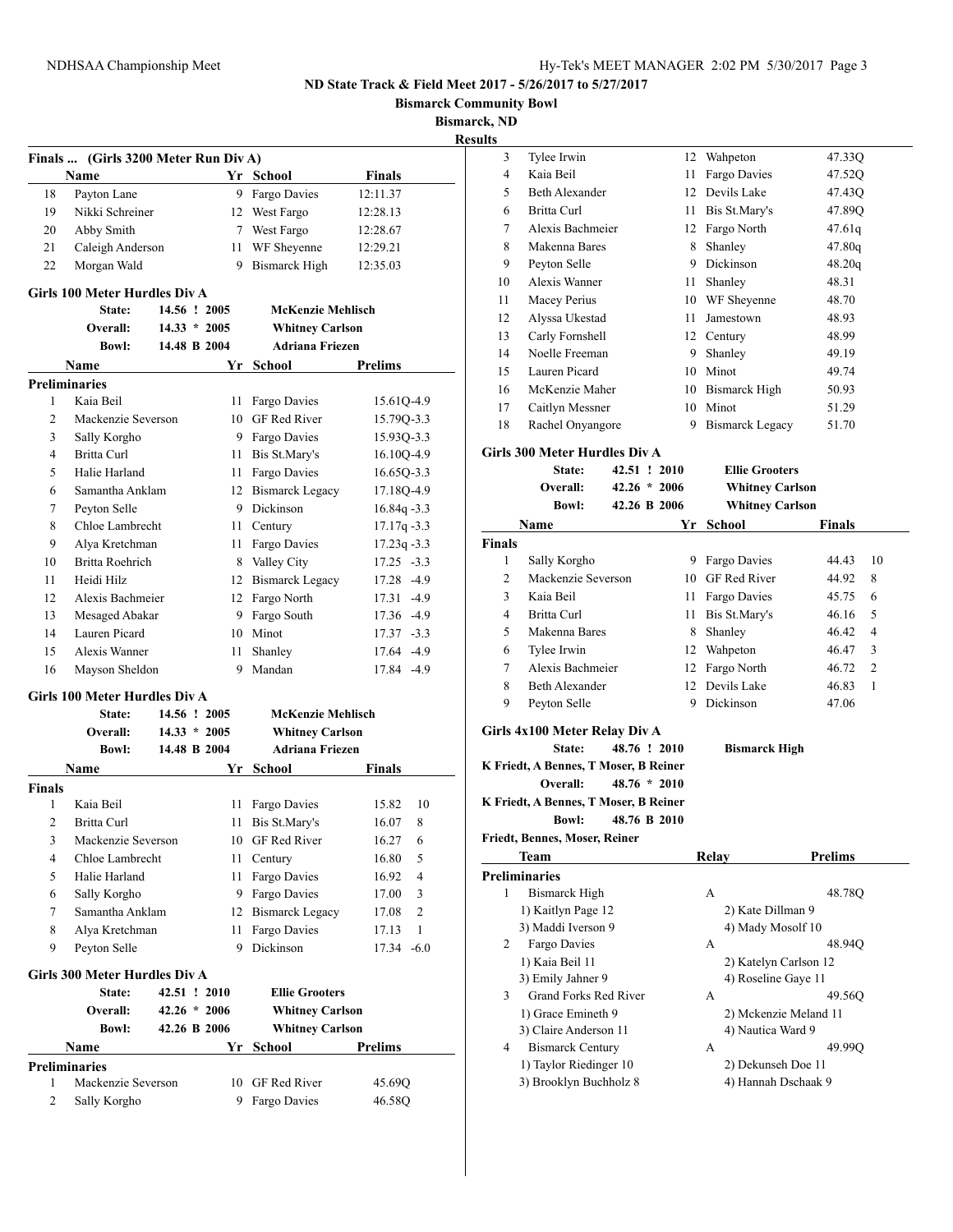**Bismarck Community Bowl**

**Bismarck, ND**

|               |                                                |       |                                        | <b>Results</b>                                    |       |                       |
|---------------|------------------------------------------------|-------|----------------------------------------|---------------------------------------------------|-------|-----------------------|
|               | Preliminaries  (Girls 4x100 Meter Relay Div A) |       |                                        | 3<br>Wahpeton                                     | A     | 49.20                 |
|               | <b>Team</b>                                    | Relay | <b>Prelims</b>                         | 1) Bailey Bernstein 8                             |       | 2) Tylee Irwin 12     |
| 5             | Wahpeton                                       | A     | 49.62Q                                 | 3) Rheaghn Gripentrog 11                          |       | 4) Amber Lingen 12    |
|               | 1) Bailey Bernstein 8                          |       | 2) Tylee Irwin 12                      | <b>Bismarck Century</b><br>4                      | A     | 49.48                 |
|               | 3) Rheaghn Gripentrog 11                       |       | 4) Amber Lingen 12                     | 1) Taylor Riedinger 10                            |       | 2) Dekunseh Doe 11    |
| 6             | Minot                                          | A     | 50.07Q                                 | 3) Brooklyn Buchholz 8                            |       | 4) Hannah Dschaak 9   |
|               | 1) Alli McCoy 11                               |       | 2) Joree Obergfell 10                  | Grand Forks Red River<br>5                        | A     | 49.53                 |
|               | 3) Morgan Alexander 10                         |       | 4) Elise Klein 11                      | 1) Grace Emineth 9                                |       | 2) Mckenzie Meland 11 |
| 7             | <b>Bismarck Legacy</b>                         | A     | 50.30q                                 | 3) Claire Anderson 11                             |       | 4) Nautica Ward 9     |
|               | 1) Mercedes Baumgartner 12                     |       | 2) Taylor Weidner 9                    | Minot<br>6                                        | A     | 49.92                 |
|               | 3) Emily Gerhardt 9                            |       | 4) Naomi Gross 12                      | 1) Alli McCoy 11                                  |       | 2) Joree Obergfell 10 |
| 8             | Shanley                                        | A     | 50.76q                                 | 3) Morgan Alexander 10                            |       | 4) Elise Klein 11     |
|               | 1) Heidi Deplazes 9                            |       | 2) Kate Gallagher 9                    | <b>Bismarck Legacy</b><br>7                       | А     | 50.07                 |
|               | 3) Julia Vetter 11                             |       | 4) Makenna Bares 8                     | 1) Mercedes Baumgartner 12                        |       | 2) Taylor Weidner 9   |
| 9             | Bismarck St. Mary's                            | A     | 50.87q                                 | 3) Emily Gerhardt 9                               |       | 4) Naomi Gross 12     |
|               | 1) Abbi Kopp 9                                 |       | 2) Darian Coghlan 10                   | Bismarck St. Mary's<br>8                          | A     | 50.42                 |
|               | 3) Julia Red Wing 8                            |       | 4) Britta Curl 11                      | 1) Abbi Kopp 9                                    |       | 2) Darian Coghlan 10  |
| 10            | Mandan                                         | А     | 51.31                                  | 3) Julia Red Wing 8                               |       | 4) Britta Curl 11     |
|               | 1) Alexis Radke 10                             |       | 2) Courtney Olson 11                   | Shanley<br>9                                      | А     | 50.96                 |
|               | 3) Avery Hauff 8                               |       | 4) Katelyn Schmidt 11                  | 1) Heidi Deplazes 9                               |       | 2) Kate Gallagher 9   |
| 11            | Fargo North                                    | A     | 51.49                                  | 3) Julia Vetter 11                                |       | 4) Makenna Bares 8    |
|               | 1) Keedayla Jacobs-Hughes 9                    |       | 2) Sarah Fiske 12                      |                                                   |       |                       |
|               | 3) Quincy Sime 12                              |       | 4) Andrea Hinkley 9                    | Girls 4x200 Meter Relay Div A<br>$1:41.73$ ! 2016 |       |                       |
| 12            | West Fargo Sheyenne                            | A     | 51.56                                  | <b>State:</b>                                     |       | <b>Fargo Davies</b>   |
|               | 1) Amni Austin 9                               |       | 2) Betsy Shorma 9                      | Roseline Gaye, K Carlson, E Jahner, Rose Gaye     |       |                       |
|               | 3) Anna Stroh 10                               |       | 4) Shaylee Heinz 10                    | Overall:<br>$1:41.73 * 2016$                      |       |                       |
| 13            | Fargo South                                    | А     | 51.61                                  | R Gaye, K Carlson, E Jahner, R Gaye               |       |                       |
|               | 1) Ziggy McGill 10                             |       | 2) Ellone Gaylah 8                     | <b>Bowl:</b><br>1:41.73 B 2016                    |       |                       |
|               | 3) Brooke Thorsness 8                          |       | 4) Anna Brakke 11                      | Gaye, Carlson, Jahner, Gaye                       |       |                       |
| 14            | Dickinson                                      | А     | 51.76                                  | <b>Team</b>                                       | Relay | <b>Prelims</b>        |
|               | 1) Macy Mack 12                                |       | 2) Audrey Rodakowski 9                 | Preliminaries                                     |       |                       |
|               | 3) Teandra Schneider 9                         |       | 4) Meghan Ackerman 10                  | Fargo Davies<br>1                                 | A     | 1:44.15Q              |
| 15            | Grand Forks Central                            | A     | 51.94                                  | 1) Roseline Gaye 11                               |       | 2) Katelyn Carlson 12 |
|               | 1) Victoria Harris 12                          |       | 2) Lauren Hillman 8                    | 3) Emily Jahner 9                                 |       | 4) Sally Korgho 9     |
|               | 3) Sophie Rygh 9                               |       | 4) Aomie Washington 10                 | <b>Bismarck High</b><br>2                         | A     | 1:44.480              |
| 16            | West Fargo                                     | A     | 52.37                                  | 1) Kaitlyn Page 12                                |       | 2) Kate Dillman 9     |
|               | 1) Jesse Price 11                              |       | 2) Samantha Toso 9                     | 3) Maddi Iverson 9                                |       | 4) Mady Mosolf 10     |
|               | 3) Taryn Troftgruben 9                         |       | 4) Tiana Pfaff 11                      | Grand Forks Red River<br>3                        | А     | 1:45.78Q              |
|               |                                                |       |                                        | 1) Grace Emineth 9                                |       | 2) Mckenzie Meland 11 |
|               | Girls 4x100 Meter Relay Div A                  |       |                                        | 3) Claire Leach 9                                 |       | 4) Nautica Ward 9     |
|               | 48.76 ! 2010<br>State:                         |       | <b>Bismarck High</b>                   | <b>Bismarck Legacy</b><br>4                       | A     | 1:46.65Q              |
|               | K Friedt, A Bennes, T Moser, B Reiner          |       |                                        | 1) Mercedes Baumgartner 12                        |       | 2) Kaydee Wescom 10   |
|               |                                                |       |                                        | 3) Naomi Gross 12                                 |       | 4) Taylor Weidner 9   |
|               | Overall:<br>48.76 * 2010                       |       |                                        |                                                   |       | 1:47.32Q              |
|               | K Friedt, A Bennes, T Moser, B Reiner          |       |                                        | Dickinson<br>5                                    | А     |                       |
|               | <b>Bowl:</b><br>48.76 B 2010                   |       |                                        | 1) Macy Mack 12                                   |       | 2) Peyton Selle 9     |
|               | Friedt, Bennes, Moser, Reiner                  |       |                                        | 3) Emily Keller 11                                |       | 4) Megan Erickson 12  |
|               | <b>Team</b>                                    | Relay |                                        | Wahpeton<br>6                                     | A     | 1:47.78Q              |
|               |                                                |       | Finals                                 | 1) Bailey Bernstein 8                             |       | 2) Jordan Kahler 9    |
|               |                                                |       |                                        | 3) Rheaghn Gripentrog 11                          |       | 4) Amber Lingen 12    |
| 1             | Fargo Davies                                   | A     | 48.41! 10                              | West Fargo Sheyenne<br>7                          | A     | 1:48.90q              |
|               | 1) Kaia Beil 11                                |       | 2) Katelyn Carlson 12                  |                                                   |       | 2) Alexis Hoffner 10  |
|               | 3) Emily Jahner 9                              |       | 4) Roseline Gaye 11                    | 1) Macey Perius 10<br>3) Brittany Young 11        |       | 4) Lucy Glessner 11   |
| 2             | <b>Bismarck High</b>                           | A     | 48.43! 8                               | Minot<br>8                                        | A     | 1:49.01q              |
| <b>Finals</b> | 1) Kaitlyn Page 12<br>3) Maddi Iverson 9       |       | 2) Kate Dillman 9<br>4) Mady Mosolf 10 | 1) Alli McCoy 11                                  |       | 2) Joree Obergfell 10 |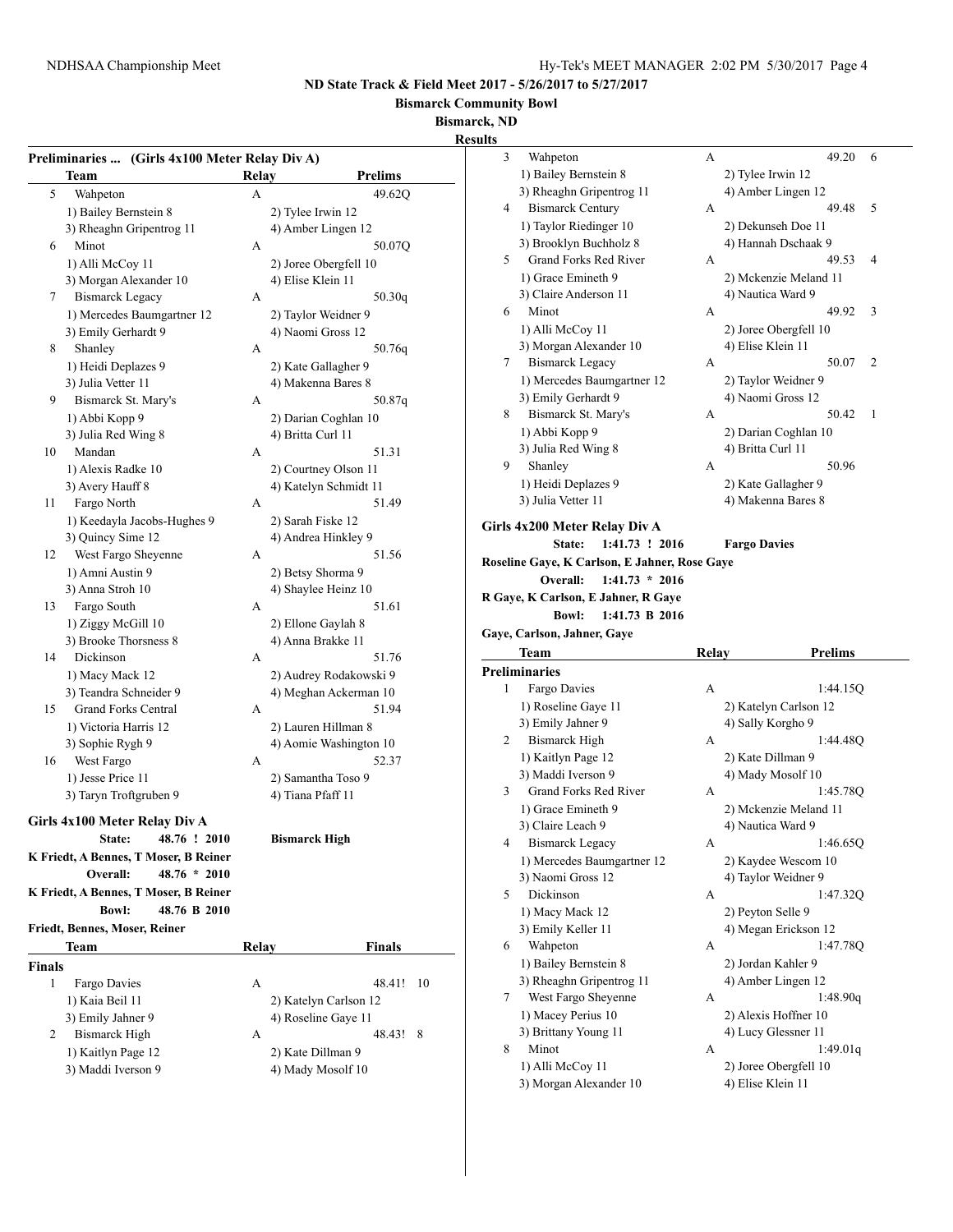**Bismarck Community Bowl**

**Bismarck, ND**

**Results**

|               |                                                |                     |                                            | <b>Results</b> |                                          |       |                                    |                |
|---------------|------------------------------------------------|---------------------|--------------------------------------------|----------------|------------------------------------------|-------|------------------------------------|----------------|
|               | Preliminaries  (Girls 4x200 Meter Relay Div A) |                     |                                            |                | 5<br>Minot                               | A     | 1:45.68                            | $\overline{4}$ |
|               | Team                                           | Relay               | <b>Prelims</b>                             |                | 1) Alli McCoy 11                         |       | 2) Joree Obergfell 10              |                |
| 9             | Shanley                                        | A                   | 1:49.43q                                   |                | 3) Morgan Alexander 10                   |       | 4) Elise Klein 11                  |                |
|               | 1) Heidi Deplazes 9                            |                     | 2) Kate Gallagher 9                        |                | <b>Bismarck Legacy</b><br>6              | A     | 1:45.70<br>$\overline{\mathbf{3}}$ |                |
|               | 3) Julia Vetter 11                             |                     | 4) Makenna Bares 8                         |                | 1) Mercedes Baumgartner 12               |       | 2) Kaydee Wescom 10                |                |
| 10            | <b>Bismarck Century</b>                        | A                   | 1:49.47                                    |                | 3) Naomi Gross 12                        |       | 4) Taylor Weidner 9                |                |
|               | 1) Taylor Riedinger 10                         |                     | 2) Brooklyn Buchholz 8                     |                | 7<br>Wahpeton                            | A     | 1:46.53                            | 2              |
|               | 3) Jordan Weeks 10                             |                     | 4) Dekunseh Doe 11                         |                | 1) Bailey Bernstein 8                    |       | 2) Jordan Kahler 9                 |                |
| 11            | Bismarck St. Mary's                            | A                   | 1:50.59                                    |                | 3) Rheaghn Gripentrog 11                 |       | 4) Amber Lingen 12                 |                |
|               | 1) Abbi Kopp 9                                 |                     | 2) Elizabeth Fedorchak                     |                | West Fargo Sheyenne<br>8                 | A     | 1:48.59<br>- 1                     |                |
|               | 3) Julia Red Wing 8                            |                     | 4) Darian Coghlan 10                       |                | 1) Macey Perius 10                       |       | 2) Alexis Hoffner 10               |                |
| 12            | Fargo North                                    | A                   | 1:50.62                                    |                | 3) Brittany Young 11                     |       | 4) Lucy Glessner 11                |                |
|               | 1) Keedayla Jacobs-Hughes 9                    |                     | 2) Sarah Fiske 12                          |                | Shanley<br>---                           | A     | DQ                                 |                |
|               | 3) Quincy Sime 12                              |                     | 4) Brita Griffin 9                         |                | 1) Heidi Deplazes 9                      |       | 2) Kate Gallagher 9                |                |
| 13            | Fargo South                                    | A                   | 1:51.42                                    |                | 3) Julia Vetter 11                       |       | 4) Makenna Bares 8                 |                |
|               | 1) Aminata Fofana 7                            |                     | 2) Ellone Gaylah 8                         |                | Girls 4x400 Meter Relay Div A            |       |                                    |                |
|               | 3) Brooke Thorsness 8                          |                     | 4) Anna Brakke 11                          |                | $4:00.08$ ! 2003<br>State:               |       | Mandan                             |                |
| 14            | West Fargo                                     | A                   | 1:51.60                                    |                | M Luther, K Streyle, A Taylor, A Streyle |       |                                    |                |
|               | 1) Tiana Pfaff 11                              |                     | 2) Taryn Troftgruben 9                     |                | $4:00.08 * 2003$<br>Overall:             |       |                                    |                |
|               | 3) Megan Judge 9                               |                     | 4) Samantha Toso 9                         |                | M Luther, K Streyle, A Taylor, A Streyle |       |                                    |                |
| 15            | Grand Forks Central                            | A                   | 1:53.03                                    |                | <b>Bowl:</b><br>3:59.05 B 2009           |       |                                    |                |
|               | 1) Victoria Harris 12                          |                     | 2) Sophie Rygh 9                           |                |                                          |       |                                    |                |
|               | 3) Aomie Washington 10                         |                     | 4) Hannah Hynek 7                          |                | Lynch, Herauf, Beaudoin, Messer          |       |                                    |                |
| 16            | Mandan                                         | A                   | 1:53.07                                    |                | Team                                     | Relay | <b>Finals</b>                      |                |
|               | 1) Alexis Radke 10                             |                     | 2) Cassidy Schmidt 8                       |                | Finals                                   |       |                                    |                |
|               | 3) Avery Hauff 8                               |                     | 4) Jamaika Lee 11                          |                | <b>Bismarck High</b><br>1                | A     | 4:02.45                            | 10             |
| 17            | Devils Lake                                    | A                   | 1:53.55                                    |                | 1) Michaela Dora 10                      |       | 2) Kaitlyn Page 12                 |                |
|               | 1) Jessica Mertens 9                           |                     | 2) Karli Schneider 9                       |                | 3) Mady Mosolf 10                        |       | 4) Cara Haussler 12                |                |
|               | 3) Taylor Baker 8                              |                     | 4) Beth Alexander 12                       |                | <b>Bismarck Legacy</b><br>2              | A     | 4:03.49                            | - 8            |
|               | Jamestown                                      | A                   | DQ                                         |                | 1) Mercedes Baumgartner 12               |       | 2) Peyton Jensen 9                 |                |
|               | 1) McKenna Oneal 8                             |                     | 2) Alyssa Ukestad 11                       |                | 3) Lindsey Werner 10                     |       | 4) Kaydee Wescom 10                |                |
|               | 3) Kaelyn Nygaard 7                            |                     | 4) Carly Raap 8                            |                | Fargo Davies<br>3                        | A     | 4:04.63                            | 6              |
|               |                                                |                     |                                            |                | 1) Emily Jahner 9                        |       | 2) Ryleigh Wacha 8                 |                |
|               | Girls 4x200 Meter Relay Div A                  |                     |                                            |                | 3) Sally Korgho 9                        |       | 4) Rose Gaye 11                    |                |
|               | 1:41.73 ! 2016<br>State:                       | <b>Fargo Davies</b> |                                            |                | Grand Forks Red River<br>4               | A     | 4:04.85<br>- 5                     |                |
|               | Roseline Gaye, K Carlson, E Jahner, Rose Gaye  |                     |                                            |                | 1) Nautica Ward 9                        |       | 2) Claire Leach 9                  |                |
|               | Overall:<br>$1:41.73 * 2016$                   |                     |                                            |                | 3) Alex Richards                         |       | 4) Mackenzie Severson 10           |                |
|               | R Gaye, K Carlson, E Jahner, R Gaye            |                     |                                            |                | 5<br>Fargo North                         | A     | 4:05.98                            | $\overline{4}$ |
|               | <b>Bowl:</b><br>1:41.73 B 2016                 |                     |                                            |                | 1) Kaia Hudson 11                        |       | 2) Mary Sem 11                     |                |
|               | Gaye, Carlson, Jahner, Gaye                    |                     |                                            |                | 3) Jennie Sem 9                          |       | 4) Alexis Bachmeier 12             |                |
|               | <b>Team</b>                                    | <b>Relay</b>        | <b>Finals</b>                              |                | West Fargo Sheyenne<br>6                 | A     | 4:07.05<br>$\overline{\mathbf{3}}$ |                |
| <b>Finals</b> |                                                |                     |                                            |                | 1) Brittany Young 11                     |       | 2) Mattyson Barta 11               |                |
| 1             | Fargo Davies                                   | A                   | 1:41.91                                    | 10             | 3) Melodie Letvin 9                      |       | 4) Lucy Glessner 11                |                |
|               | 1) Roseline Gaye 11                            |                     | 2) Katelyn Carlson 12                      |                | Shanley<br>7                             | A     | 4:09.04                            | 2              |
|               | 3) Emily Jahner 9                              |                     | 4) Sally Korgho 9                          |                | 1) Makenna Bares 8                       |       | 2) Julia Vetter 11                 |                |
|               |                                                | A                   | 1:42.15                                    | 8              | 3) Alexis Wanner 11                      |       | 4) Sadey Koch 10                   |                |
| 2             | <b>Bismarck High</b>                           |                     |                                            |                | Dickinson<br>8                           | A     | $4:11.33$ 1                        |                |
|               |                                                |                     |                                            |                |                                          |       |                                    |                |
|               | 1) Kaitlyn Page 12                             | 2) Kate Dillman 9   |                                            |                | 1) Megan Erickson 12                     |       | 2) Emily Keller 11                 |                |
| 3             | 3) Maddi Iverson 9<br>Dickinson                | A                   | 4) Mady Mosolf 10<br>1:44.52               | 6              | 3) Peyton Selle 9                        |       | 4) Audrey Rodakowski 9             |                |
|               |                                                |                     |                                            |                | Minot<br>9                               | A     | 4:11.94                            |                |
|               | 1) Macy Mack 12                                |                     | 2) Peyton Selle 9                          |                | 1) Tessa Olson 10                        |       | 2) Allie Wahlund 9                 |                |
| 4             | 3) Emily Keller 11                             | A                   | 4) Megan Erickson 12<br>1:44.77            | 5              | 3) Brooke Nelson 11                      |       | 4) Allie Nelson 9                  |                |
|               | Grand Forks Red River                          |                     |                                            |                | Mandan<br>10                             | A     | 4:16.22                            |                |
|               | 1) Grace Emineth 9<br>3) Claire Leach 9        |                     | 2) Mckenzie Meland 11<br>4) Nautica Ward 9 |                | 1) Avery Hauff 8                         |       | 2) Cassidy Schmidt 8               |                |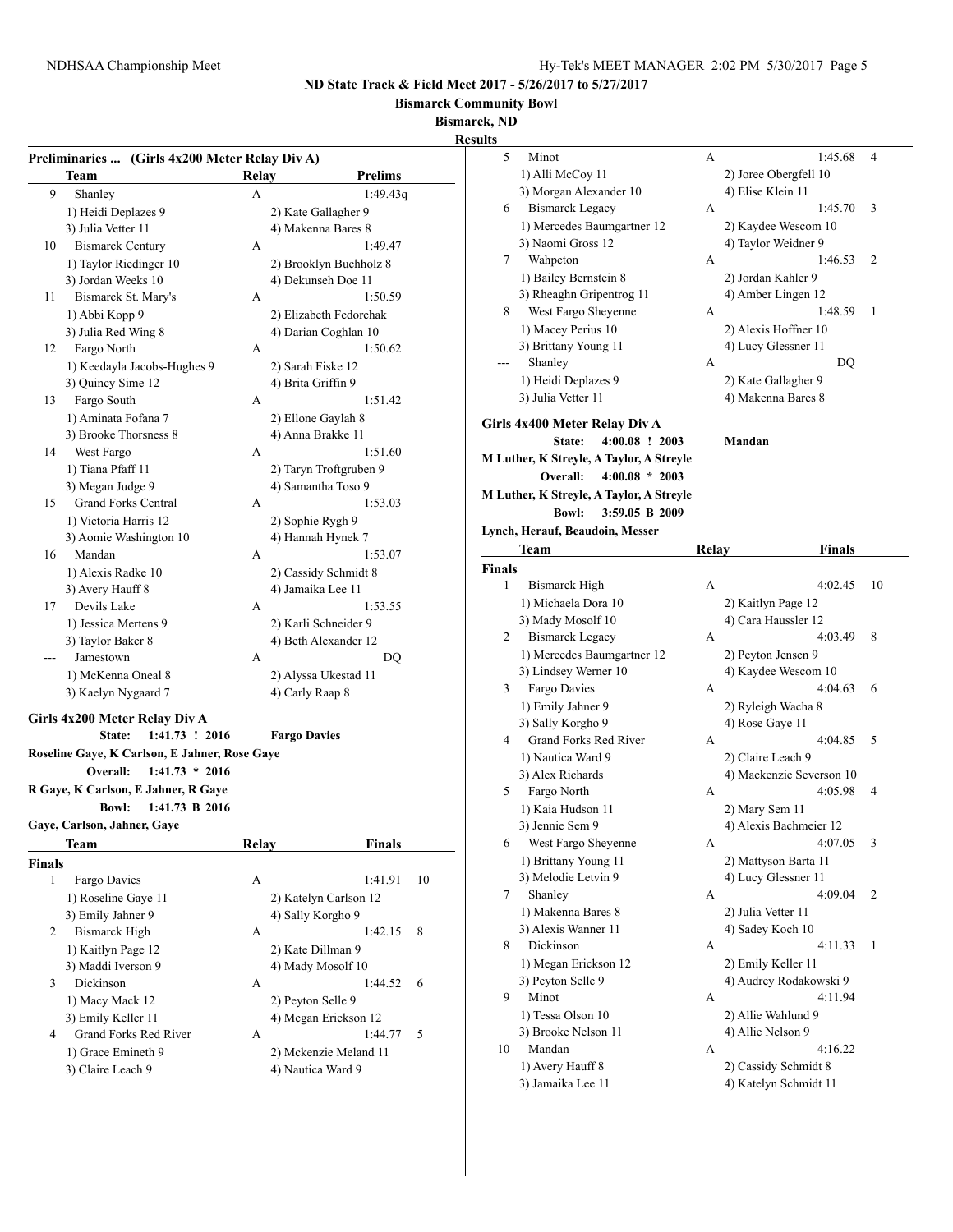**Bismarck Community Bowl**

**Bismarck, ND**

**Result** 

|               | Finals  (Girls 4x400 Meter Relay Div A)    |       |                                |   |
|---------------|--------------------------------------------|-------|--------------------------------|---|
|               | Team                                       | Relay | Finals                         |   |
| 11            | <b>Bismarck Century</b>                    | A     | 4:17.06                        |   |
|               | 1) Gracie Grinsteiner 10                   |       | 2) Carly Fornshell 12          |   |
|               | 3) Taylor Riedinger 10                     |       | 4) Emily Goldade 8             |   |
| 12            | <b>Grand Forks Central</b>                 | A     | 4:20.22                        |   |
|               | 1) Aomie Washington 10                     |       | 2) Lauren Hillman 8            | G |
|               | 3) Silje Kindseth 8                        |       | 4) Hannah Hynek 7              |   |
| 13            | West Fargo                                 | A     | 4:20.49                        |   |
|               | 1) Emily Hansen 9                          |       | 2) Mariah Schatz 10            |   |
|               | 3) Abby Gonarski                           |       | 4) Nikki Schreiner 12          |   |
| 14            | Wahpeton                                   | A     | 4:35.42                        |   |
|               | 1) Bailey Bernstein 8                      |       | 2) Jordan Kahler 9             | F |
|               | 3) Taylor Boll                             |       | 4) Oliva Erickson              |   |
|               | Girls 4x800 Meter Relay Div A              |       |                                |   |
|               | 9:28.55 ! 2015<br>State:                   |       | Century                        |   |
|               | J Schutte, T Neameyer, K Anderson, J Jacob |       |                                |   |
|               | Overall:<br>$9:28.55 * 2015$               |       |                                |   |
|               | J Schutte, T Neameyer, K Anderson, J Jacob |       |                                |   |
|               | <b>Bowl:</b><br>9:28.55 B 5/22/2015        |       | <b>Bismarck Century</b>        |   |
|               | J Schutte, T Neameyer, K Anderson, J Jacob |       |                                |   |
|               | Team                                       | Relay | Finals                         |   |
| <b>Finals</b> |                                            |       |                                |   |
| 1             | <b>Bismarck Legacy</b>                     | A     | 9:22.68!<br>10                 |   |
|               | 1) Peyton Jensen 9                         |       | 2) Kaydee Wescom 10            |   |
|               | 3) Jadyn Guidinger 8                       |       | 4) Lindsey Werner 10           |   |
|               |                                            |       |                                |   |
| 2             | <b>Grand Forks Central</b>                 | A     | 9:25.71!<br>8                  |   |
|               | 1) Alexis Roehl 10                         |       | 2) Rachel Torrey 11            |   |
|               | 3) Mikayla Weiss 9                         |       | 4) Karly Ackley 12             |   |
| 3             | Fargo Davies                               | A     | 9:41.28<br>6                   |   |
|               |                                            |       |                                |   |
|               | 1) Megan Lundstrom 10                      |       | 2) McKenna Lovehaug 8          |   |
| 4             | 3) Taylor Dietz 8                          | A     | 4) Ryleigh Wacha 8<br>5        | G |
|               | <b>Bismarck Century</b>                    |       | 9:41.75                        |   |
|               | 1) Kelby Anderson 12                       |       | 2) Erin Palmer 7               |   |
|               | 3) Gracie Grinsteiner 10                   |       | 4) Emily Goldade 8             |   |
| 5             | <b>Bismarck High</b>                       | A     | 9:44.86<br>$\overline{4}$      |   |
|               | 1) Callie Clausnitzer 9                    |       | 2) Michaela Dora 10            |   |
|               | 3) Brooke Neidefer 10                      |       | 4) Mattie Shirley-Fairbairn 10 |   |
| 6             | Fargo North                                | A     | 9:47.92<br>3                   |   |
|               | 1) Anna Astrup 11                          |       | 2) Mary Sem 11                 |   |
|               | 3) Jennie Sem 9                            |       | 4) Kaia Hudson 11              |   |
| 7             | West Fargo                                 | A     | 9:50.50<br>2                   |   |
|               | 1) Emily Hansen 9                          |       | 2) Nikki Schreiner 12          |   |
|               | 3) Jennifer Dufner 12                      |       | 4) Mariah Schatz 10            | F |
| 8             | Minot                                      | A     | 10:02.21<br>1                  |   |
|               | 1) Abigail Hoffarth 9                      |       | 2) Brooke Nelson 11            |   |
|               | 3) Allie Nelson 9                          |       | 4) Allie Wahlund 9             |   |
| 9             | West Fargo Sheyenne                        | A     | 10:07.53                       |   |
|               | 1) Katrina Dietz                           |       | 2) Lucy Glessner 11            |   |
|               | 3) Eden Smith 8                            |       | 4) Mattyson Barta 11           |   |
| 10            | Shanley                                    | A     | 10:10.47                       |   |
|               | 1) Sadey Koch 10                           |       | 2) Anna Bernhardt 7            |   |

| LUS                     |                                  |                |                                |                       |               |                |
|-------------------------|----------------------------------|----------------|--------------------------------|-----------------------|---------------|----------------|
| 11                      | Dickinson                        |                |                                | A                     | 10:24.93      |                |
|                         | 1) Elizabeth Yoder 12            |                |                                | 2) Symone Beld 8      |               |                |
|                         | 3) Raghyn Murphy 8               |                |                                | 4) Delaynee Zubke 9   |               |                |
| 12                      | Jamestown                        |                |                                | А                     | 11:00.38      |                |
|                         | 1) Bailey Heinert 11             |                |                                | 2) Kaylee Panchot 8   |               |                |
|                         | 3) Maya Moltzen                  |                |                                | 4) Teralyn Coombs 11  |               |                |
|                         | Girls High Jump Div A            |                |                                |                       |               |                |
|                         | State:                           |                |                                | Kira Larson           |               |                |
|                         | Overall:                         |                | $5-09$ ! 2013<br>$5-10 * 2014$ |                       |               |                |
|                         | <b>Bowl:</b>                     |                |                                | <b>Lexy Wittmayer</b> |               |                |
|                         |                                  |                | 5-10 B 2014                    | Lexi Wittmayer        |               |                |
|                         | Name                             |                | Yr                             | <b>School</b>         | <b>Finals</b> |                |
| Finals                  |                                  |                |                                |                       |               |                |
| $\mathbf{1}$            | <b>Blythe Ehrmantraut</b>        |                | 11                             | <b>Bismarck High</b>  | 5-04.00       | 10             |
| 2                       | Abby Kallenbach                  |                | 10                             | Jamestown             | J5-04.00      | 8              |
| 3                       | Allie Nelson                     |                |                                | 9 Minot               | 5-03.00       | 6              |
| 4                       | Ashley Conneran                  |                | 11                             | GF Red River          | 5-01.00       | 5              |
| 5                       | Elise Rue                        |                |                                | 10 Fargo Davies       | J5-01.00      | 4              |
| 6                       | Olivia Dickerson                 |                | 9.                             | Bismarck High         | J5-01.00      | 2.5            |
| 6                       | Tylee Irwin                      |                | 12                             | Wahpeton              | J5-01.00      | 2.5            |
| 8                       | Kaia Schneider                   |                | 9                              | Fargo Davies          | 4-11.00       | 0.3            |
| 8                       | <b>Beth Alexander</b>            |                |                                | 12 Devils Lake        | 4-11.00       | 0.3            |
| 8                       | <b>Madison Connors</b>           |                |                                | 10 West Fargo         | 4-11.00       | 0.3            |
| 8                       | Alexis Wanner                    |                | 11                             | Shanley               | $4 - 11.00$   | 0.3            |
| 9                       | Kaylee Stokka                    |                |                                | 12 West Fargo         | J4-11.00      |                |
| 9                       | Megan Henderson                  |                |                                | 10 Bismarck High      | J4-11.00      |                |
| 9                       | Jessica Mertens                  |                |                                | 9 Devils Lake         | J4-11.00      |                |
| 9                       | Jericah Zander                   |                |                                | 10 Century            | J4-11.00      |                |
| 9                       | Mesaged Abakar                   |                |                                | 9 Fargo South         | J4-11.00      |                |
| 9                       | Kennedy Ohlhauser                |                |                                | 9 Fargo Davies        | J4-11.00      |                |
| 18                      | Jordan Weeks                     |                | 10                             | Century               | 4-09.00       |                |
| 18                      | Alexis Bachmeier                 |                | 12                             | Fargo North           | 4-09.00       |                |
|                         |                                  |                |                                |                       |               |                |
|                         | Girls Pole Vault Div A<br>State: | $12-05$ ! 2014 |                                | <b>Lauren Gietzen</b> |               |                |
|                         | Overall:                         | $12-05 * 2014$ |                                | <b>Lauren Gietzen</b> |               |                |
|                         | <b>Bowl:</b>                     | 12-05 B 2014   |                                | <b>Lauren Gietzen</b> |               |                |
|                         |                                  |                |                                |                       |               |                |
|                         | Name                             |                | Yr                             | <b>School</b>         | Finals        |                |
| Finals                  |                                  |                |                                |                       |               |                |
|                         | 1 Alya Kretchman                 |                |                                | 11 Fargo Davies       | 10-06.00      | 10             |
| $\overline{\mathbf{c}}$ | Mckenzie Johnson                 |                | 10                             | <b>Bismarck High</b>  | 10-03.00      | 7              |
| $\boldsymbol{2}$        | <b>Blythe Ehrmantraut</b>        |                | 11                             | <b>Bismarck High</b>  | 10-03.00      | 7              |
| 4                       | AnaClaire Rue                    |                | 11                             | Fargo Davies          | 9-06.00       | 4.5            |
| $\overline{\mathbf{4}}$ | Amni Austin                      |                | 9                              | WF Sheyenne           | 9-06.00       | 4.5            |
| 6                       | Madison Daub                     |                | 10                             | WF Sheyenne           | 9-03.00       | 3              |
| 7                       | Abby Likness                     |                | 12                             | Fargo Davies          | J9-03.00      | $\overline{c}$ |
| 8                       | Teandra Schneider                |                | 9                              | Dickinson             | 8-09.00       | 1              |
| 9                       | <b>Brooke Prochaska</b>          |                | 10                             | WF Sheyenne           | J8-09.00      |                |
| 9                       | <b>Brailyn Betlaf</b>            |                | 9                              | Dickinson             | J8-09.00      |                |

11 Meghan Ackerman 10 Dickinson 8-03.00 11 Kenzie Gullickson 9 Century 8-03.00 11 Taylor Johnson 12 Valley City 8-03.00 --- Reganne Brewster 11 GF Red River NH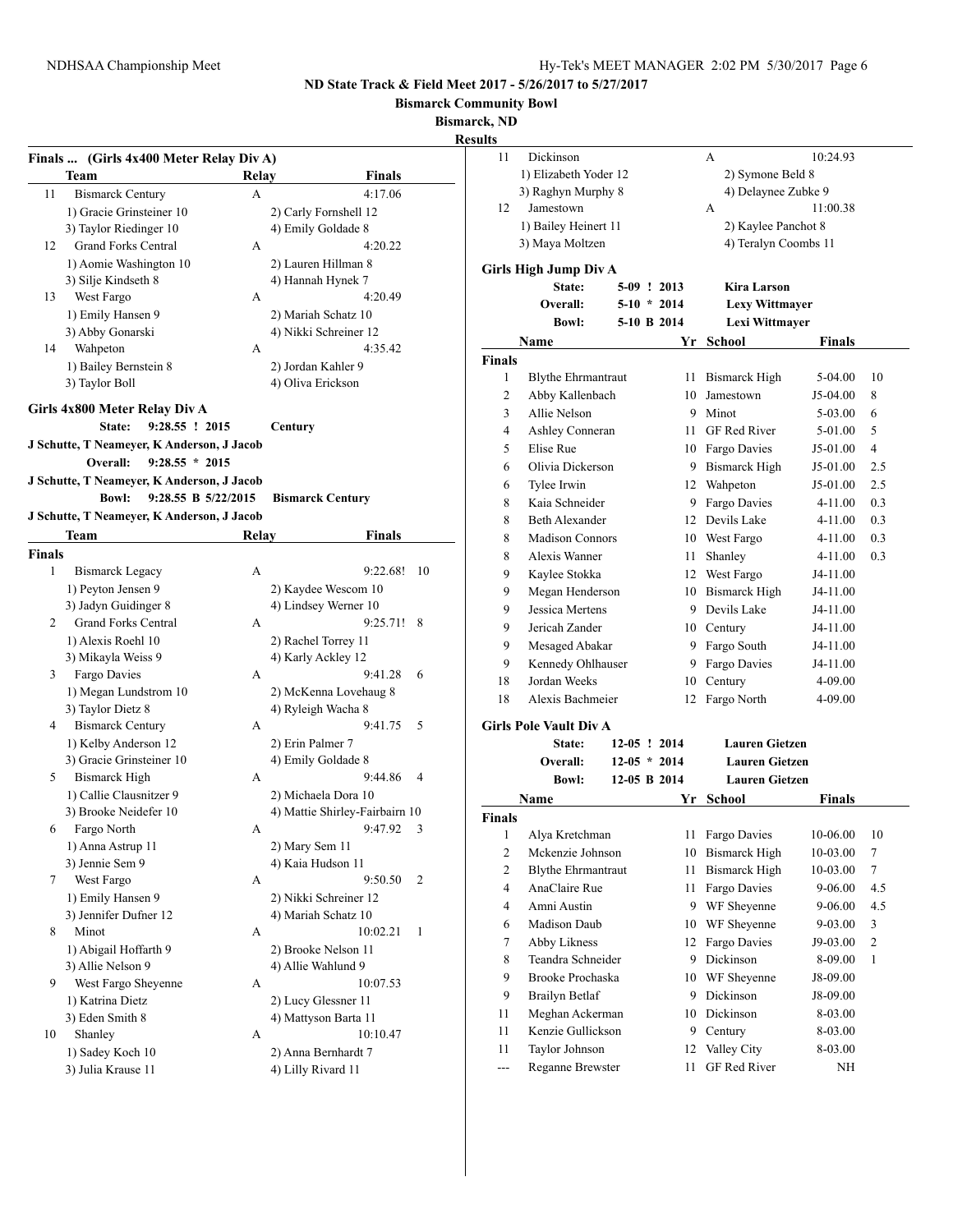**Bismarck Community Bowl**

**Bismarck, ND**

|                |                                |                          |    |                         |                 |                         | <b>Results</b> |
|----------------|--------------------------------|--------------------------|----|-------------------------|-----------------|-------------------------|----------------|
|                | Girls Long Jump Div A          |                          |    |                         |                 |                         |                |
|                |                                | State: 19-03.25 ! 2005   |    | McKenzie Mehlisch       |                 |                         |                |
|                | Overall:                       | $19-05.50 * 2006$        |    | <b>Whitney Carlson</b>  |                 |                         |                |
|                | <b>Bowl:</b>                   | 19-05.50 B 2006          |    | <b>Whitney Carlson</b>  |                 |                         |                |
|                | Name                           |                          |    | Yr School               | Finals          |                         |                |
| Finals         |                                |                          |    |                         |                 |                         |                |
| 1              | Grace Emineth                  |                          |    | 9 GF Red River          | 17-11.50        | 10                      |                |
| 2              | <b>Blythe Ehrmantraut</b>      |                          | 11 | Bismarck High           | 17-11.25        | 8                       |                |
| 3              | Katelyn Carlson                |                          | 12 | Fargo Davies            | 17-09.00        | 6                       |                |
| 4              | Kylee Bergantine               |                          | 12 | Fargo Davies            | 17-07.00        | 5                       | Gir            |
| 5              | Amber Lingen                   |                          | 12 | Wahpeton                | 17-01.25        | 4                       |                |
| 6              | Merritt Beil                   |                          | 9  | Fargo Davies            | 17-01.00        | 3                       |                |
| 7              | Tiana Pfaff                    |                          | 11 | West Fargo              | 16-11.75        | $\overline{c}$          |                |
| 8              | Emily Keller                   |                          | 11 | Dickinson               | 16-11.50        | 1                       |                |
| 9              | Jaiden Horner                  |                          | 8  | Mandan                  | 16-11.00 1.0    |                         |                |
| 10             | Davina Fahnbulleh              |                          |    | 10 Fargo Davies         | 16-07.75 1.4    |                         | Fin            |
| 11             | Taylor Weidner                 |                          |    | 9 Bismarck Legacy       | $16-05.50$ 0.8  |                         |                |
| 12             | Abby Kallenbach                |                          | 10 | Jamestown               | 16-05.00        | $+0.0$                  |                |
| 12             | Ashley Hulm                    |                          |    | 10 Bismarck Legacy      | $16-05.00$ 1.3  |                         |                |
| 14             | Ryan Campbell                  |                          | 8  | Dickinson               | 16-04.75 2.9    |                         |                |
| 15             | Rheaghn Gripentrog             |                          | 11 | Wahpeton                | 16-03.00 1.5    |                         |                |
| 16             | Ellen Donat                    |                          | 8  | Fargo Davies            | $16-02.50$ 0.1  |                         |                |
| 17             | Kaitlyn Emmil                  |                          |    | 10 Bismarck Legacy      | $16-02.00 -0.2$ |                         |                |
| 18             | Akealy Moton                   |                          | 12 | West Fargo              | $16-01.50 -1.3$ |                         |                |
| 19             | Morgan Kainz                   |                          | 11 | Dickinson               | 16-01.25 1.6    |                         |                |
| 20             | McKenna Rayl                   |                          |    | 12 Fargo Davies         | 16-01.00 1.8    |                         |                |
| 21             | Maggie Steffen                 |                          | 11 | <b>GF</b> Red River     | 15-10.50 0.6    |                         |                |
| 22             | Meghan Ackerman                |                          |    | 10 Dickinson            | $15-09.25 -0.5$ |                         |                |
| 23             | Jesse Price                    |                          | 11 | West Fargo              | 15-03.75 1.3    |                         |                |
|                |                                |                          |    |                         |                 |                         |                |
|                | <b>Girls Triple Jump Div A</b> |                          |    |                         |                 |                         |                |
|                | <b>State:</b>                  | 39-04.25 ! 1998          |    | <b>Crystal Cummins</b>  |                 |                         |                |
|                |                                | Overall: 39-04.25 * 1998 |    | <b>Crystal Cummins</b>  |                 |                         |                |
|                | <b>Bowl:</b>                   | 39-08.25 B 2008          |    | <b>Kristen Killoran</b> |                 |                         | Gir            |
|                | Name                           |                          | Yr | School                  | Finals          |                         |                |
| <b>Finals</b>  |                                |                          |    |                         |                 |                         |                |
| 1              | <b>Blythe Ehrmantraut</b>      |                          | 11 | <b>Bismarck High</b>    | 38-08.00        | 10                      |                |
| $\overline{2}$ | Kylee Bergantine               |                          | 12 | Fargo Davies            | 37-09.25        | 8                       |                |
| 3              | Ashley Hulm                    |                          |    | 10 Bismarck Legacy      | 36-07.00        | 6                       |                |
| 4              | Elise Klein                    |                          | 11 | Minot                   | 35-11.50        | 5                       |                |
| 5              | Kenzie Gullickson              |                          | 9  | Century                 | 35-07.00        | 4                       |                |
| 6              | Merritt Beil                   |                          | 9  | Fargo Davies            | J35-07.00       | 3                       |                |
| $\tau$         | Claire Leach                   |                          | 9  | GF Red River            | 35-03.50        | $\overline{\mathbf{c}}$ |                |
| 8              | Macey Sabrosky                 |                          | 9  | Dickinson               | 34-08.50        | $\mathbf{1}$            |                |
| 9              | <b>Beth Alexander</b>          |                          | 12 | Devils Lake             | 34-03.00        | $+0.0$                  |                |
| 10             | Abby Kallenbach                |                          | 10 | Jamestown               | 34-01.00        | $+0.0$                  |                |
| 11             | Amber Lingen                   |                          | 12 | Wahpeton                | 34-00.50        | 3.0                     |                |
| 12             | Kaia Schneider                 |                          | 9  | Fargo Davies            | 34-00.00        | $+0.0$                  |                |
| 12             | Morgan Kainz                   |                          | 11 | Dickinson               | 34-00.00        | 3.5                     |                |
| 14             | Taylor Weidner                 |                          | 9  | <b>Bismarck Legacy</b>  | 33-09.50        | $+0.0$                  |                |
| 15             | Kaitlyn Emmil                  |                          | 10 | <b>Bismarck Legacy</b>  | 33-07.00        | 0.6                     |                |
| 16             | McKenna Rayl                   |                          | 12 | Fargo Davies            | $33-04.00 +0.0$ |                         |                |
| 17             | Maggie Steffen                 |                          | 11 | GF Red River            | $33-03.50 -0.7$ |                         |                |
| 18             | Olivia Dickerson               |                          | 9  | Bismarck High           | $33-01.50 +0.0$ |                         |                |

| 19             | Britta Roehrich                 |                   |      | 8 Valley City           | 32-11.00        | 0.8            |
|----------------|---------------------------------|-------------------|------|-------------------------|-----------------|----------------|
| 20             | Elise Rue                       |                   |      | 10 Fargo Davies         | 32-10.00        | 0.6            |
| 21             | <b>Aubrey Porter</b>            |                   | 12   | Minot                   | 32-09.50 0.1    |                |
| 22             | Jenna Anderson                  |                   |      | 9 Bismarck High         | $32-06.00 +0.0$ |                |
| 23             | Peyton Ekman                    |                   | 11 - | Shanley                 | $32-05.75 +0.0$ |                |
| 24             | Anna Brakke                     |                   |      | 11 Fargo South          | $32-01.50 +0.0$ |                |
| 25             | Ellen Donat                     |                   |      | 8 Fargo Davies          | $31-11.00 +0.0$ |                |
| 26             | Faith Sersland                  |                   |      | 12 GF Red River         | 31-03.00 0.8    |                |
| $---$          | Ryan Campbell                   |                   |      | 8 Dickinson             |                 | ND NWI         |
|                | <b>Girls Shot Put Div A</b>     |                   |      |                         |                 |                |
|                | State:                          | 48-02.75 ! 2001   |      | <b>Briona Reynolds</b>  |                 |                |
|                | Overall:                        | $48-02.75 * 2001$ |      | <b>Briona Reynolds</b>  |                 |                |
|                | <b>Bowl:</b>                    | 48-02.75 B 2001   |      | <b>Brionna Reynolds</b> |                 |                |
|                | Name                            |                   |      | Yr School               | Finals          |                |
| Finals         |                                 |                   |      |                         |                 |                |
| 1              | Akealy Moton                    |                   |      | 12 West Fargo           | 48-06.00!       | 10             |
| 2              | Elizabeth Lucy                  |                   |      | 12 Minot                | 40-08.50        | 8              |
| 3              | Onna Scheuer                    |                   | 11 - | Century                 | 39-11.25        | 6              |
| 4              | Regan Dennis                    |                   |      | 12 Century              | 39-10.50        | 5              |
| 5              | Shelby Frank                    |                   |      | 9 GF Red River          | 38-04.50        | 4              |
| 6              | Mia Murph                       |                   |      | 12 GF Red River         | 36-11.50        | 3              |
| 7              | Morgan Ohlhauser                |                   |      | 9 Bismarck High         | 36-04.50        | $\overline{c}$ |
| 8              | Samantha Moe                    |                   | 11 - | Minot                   | 35-11.00        | 1              |
| 9              | Makaeli Johnson                 |                   |      | 12 Bismarck High        | 35-10.50        |                |
| 10             | <b>Taylor Miller</b>            |                   |      | 10 Bismarck High        | 35-00.00        |                |
| 11             | McKenna Shelky                  |                   |      | 9 Bismarck High         | 34-09.00        |                |
| 12             | Taylor Schweigert               |                   |      | 12 Fargo North          | 34-05.00        |                |
| 13             | Cassidy Wilson                  |                   | 11 - | <b>GF Red River</b>     | 34-02.00        |                |
| 13             | Kelsie Fettig                   |                   |      | 9 Minot                 | 34-02.00        |                |
| 15             | Alanta Tormaschy                |                   |      | 10 Dickinson            | 33-09.00        |                |
| 16             | <b>Betsy Seaver</b>             |                   |      | 11 GF Red River         | 32-01.50        |                |
| 17             | Destiny Pfliiger                |                   |      | 12 Bismarck High        | 31-05.00        |                |
| 18             | JaeAnna Norton                  |                   | 9.   | <b>Bismarck High</b>    | 31-04.50        |                |
|                | <b>Girls Discus Throw Div A</b> |                   |      |                         |                 |                |
|                | State:                          | 172-00 ! 1999     |      | <b>Briona Reynolds</b>  |                 |                |
|                | Overall:                        | $172-00 * 1999$   |      | <b>Briona Reynolds</b>  |                 |                |
|                | <b>Bowl:</b>                    | 173-10 B 1999     |      | <b>Brionna Reynolds</b> |                 |                |
|                | Name                            |                   | Yr   | School                  | Finals          |                |
| <b>Finals</b>  |                                 |                   |      |                         |                 |                |
| 1              | Shelby Frank                    |                   | 9    | GF Red River            | 155-09          | 10             |
| $\sqrt{2}$     | Katie German                    |                   | 12   | <b>Bismarck High</b>    | 133-08          | 8              |
| 3              | Akealy Moton                    |                   | 12   | West Fargo              | 133-07          | 6              |
| $\overline{4}$ | Elizabeth Lucy                  |                   | 12   | Minot                   | 125-08          | 5              |
| 5              | Regan Dennis                    |                   | 12   | Century                 | 125-03          | $\overline{4}$ |
| 6              | Samantha Moe                    |                   | 11   | Minot                   | J125-03         | $\mathfrak z$  |
| 7              | Mia Murph                       |                   | 12   | GF Red River            | 115-07          | $\sqrt{2}$     |
| 8              | Alexandria Grosz                |                   | 10   | Century                 | 113-01          | 1              |
| 9              | Julia Red Wing                  |                   | 8    | Bis St.Mary's           | 110-08          |                |
| 10             | Kate Little                     |                   | 12   | Century                 | 110-05          |                |
| 11             | <b>Emily Dietz</b>              |                   | 12   | Shanley                 | 108-11          |                |
| 12             | Gabby Kost                      |                   | 10   | Shanley                 | 108-07          |                |
| 13             | Kayley Schaeffer                |                   | 9    | West Fargo              | $101 - 10$      |                |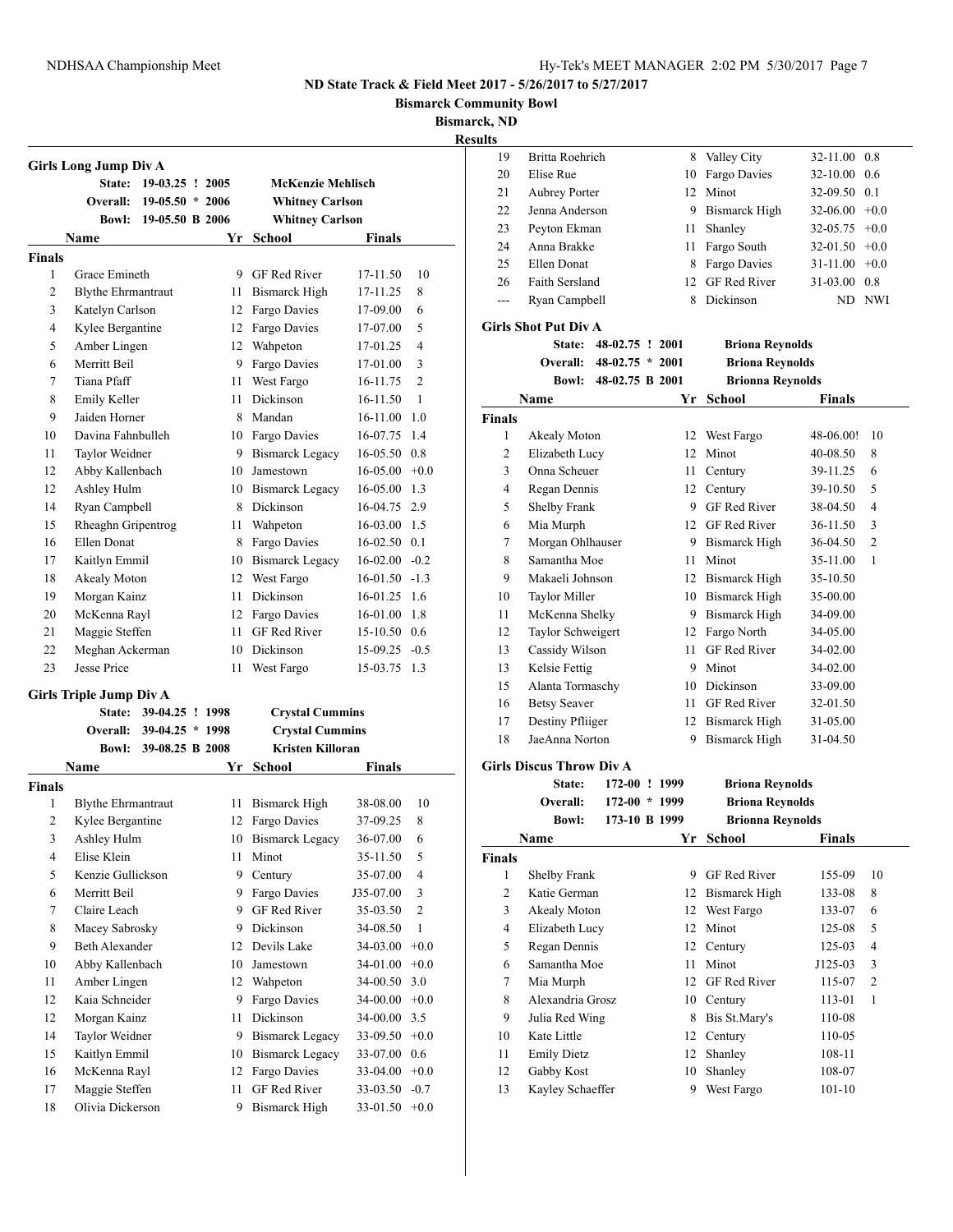## NDHSAA Championship Meet Hy-Tek's MEET MANAGER 2:02 PM 5/30/2017 Page 8

**ND State Track & Field Meet 2017 - 5/26/2017 to 5/27/2017**

**Bismarck Community Bowl**

**Bismarck, ND**

**Results**

|                | State:                           | 148-03 ! 2002            |    | <b>Katie Wilson</b>                              |               |                |
|----------------|----------------------------------|--------------------------|----|--------------------------------------------------|---------------|----------------|
|                | Overall:                         | $148-03 * 2002$          |    | <b>Katie Wilson</b>                              |               |                |
|                | <b>Bowl:</b>                     | 145-10 B 2001            |    | Dana Olimb                                       |               |                |
|                | <b>Name</b>                      |                          | Yr | <b>School</b>                                    | <b>Finals</b> |                |
| <b>Finals</b>  |                                  |                          |    |                                                  |               |                |
| 1              | Akealy Moton                     |                          |    | 12 West Fargo                                    | 145-05        | 10             |
| $\overline{2}$ | Regan Dennis                     |                          |    | 12 Century                                       | 127-08        | 8              |
| 3              | Michaela Hjelseth                |                          |    | 9 Fargo Davies                                   | 127-06        | 6              |
| 4              | <b>Britta Curl</b>               |                          | 11 | Bis St.Mary's                                    | $124 - 10$    | 5              |
| 5              | Maddie Klein                     |                          |    | 12 Century                                       | $121 - 03$    | $\overline{4}$ |
| 6              | Courtney Olson                   |                          | 11 | Mandan                                           | 119-07        | 3              |
| 7              | Maggie Steffen                   |                          | 11 | <b>GF Red River</b>                              | 117-07        | $\overline{2}$ |
| 8              | Alexus Mosbrucker                |                          |    | 11 Bismarck High                                 | 115-09        | $\mathbf{1}$   |
| 9              | Taylor Leingang                  |                          |    | 8 Mandan                                         | 108-05        |                |
| 10             | Jalyn Helstad                    |                          | 10 | Williston                                        | 106-11        |                |
| 11             | Kayla Stroh                      |                          |    | 11 WF Sheyenne                                   | $102 - 06$    |                |
| 12             | Sarah Lancaster                  |                          |    | 12 GF Red River                                  | $101 - 10$    |                |
| 13             | Ryanna Becker                    |                          |    | 10 Fargo Davies                                  | 99-02         |                |
|                |                                  |                          |    |                                                  |               |                |
|                | Fargo Davies<br>$\left( \right)$ |                          |    | Women - Div A - Team Rankings - 19 Events Scored |               | 158.75         |
|                | 2) Bismarck High                 |                          |    |                                                  |               | 134.5          |
|                | 3) Bismarck Century              |                          |    |                                                  |               | 74             |
|                |                                  | 4) Grand Forks Red River |    |                                                  |               | 71             |
|                | 5)                               | Grand Forks Central      |    |                                                  |               | 56             |
|                | 6) Bismarck Legacy               |                          |    |                                                  |               | 49             |
|                | 7) West Fargo                    |                          |    |                                                  |               | 42.25          |
|                | 8) Minot                         |                          |    |                                                  |               | 41             |
|                | Dickinson<br>9)                  |                          |    |                                                  |               | 24             |
|                | 10)<br>Wahpeton                  |                          |    |                                                  |               | 23.5           |
|                |                                  |                          |    |                                                  |               |                |

| 17) Parshall         | 15 |
|----------------------|----|
| 18) Nelson County    | 14 |
| 19) Thompson         | 13 |
| 19) Beulah           | 13 |
| 21) Hatton/Northwood | 12 |
| 22) Westhope/Newburg | 11 |
| 23) Sargent County   | 10 |

23) Standing Rock/Selfridge 10

| Women - Div B - Team Rankings - 19 Events Scored |      |
|--------------------------------------------------|------|
| Hazen                                            | 78   |
| Hillsboro/Central Valley                         | 62   |
| Carrington                                       | 47   |
| Harvey/Wells County                              | 40   |
| Park River/Fordville-Lankin                      | 40   |
| Dickinson Trinity                                | 39   |
| Milnor/Wynd/Lidg                                 | 30   |
| Grant County/Flasher                             | 28   |
| Killdeer                                         | 26.5 |
| Rugby                                            | 26   |
| Des Lacs-Burlington/L&C                          | 25   |
| May-Port CG                                      | 24   |
| Hettinger/Scranton                               | 21   |
| Watford City                                     | 19.5 |
| Lisbon                                           | 18   |
| Linton/HMB                                       | 16   |
|                                                  |      |

 $\frac{1}{2}$ 

11) Bismarck St. Mary's 19 12) West Fargo Sheyenne 11.5 13) Fargo North 9 14) Jamestown 8 15) Mandan 7 16) Shanley 6.25 17) Williston 5 18) Devils Lake 1.25